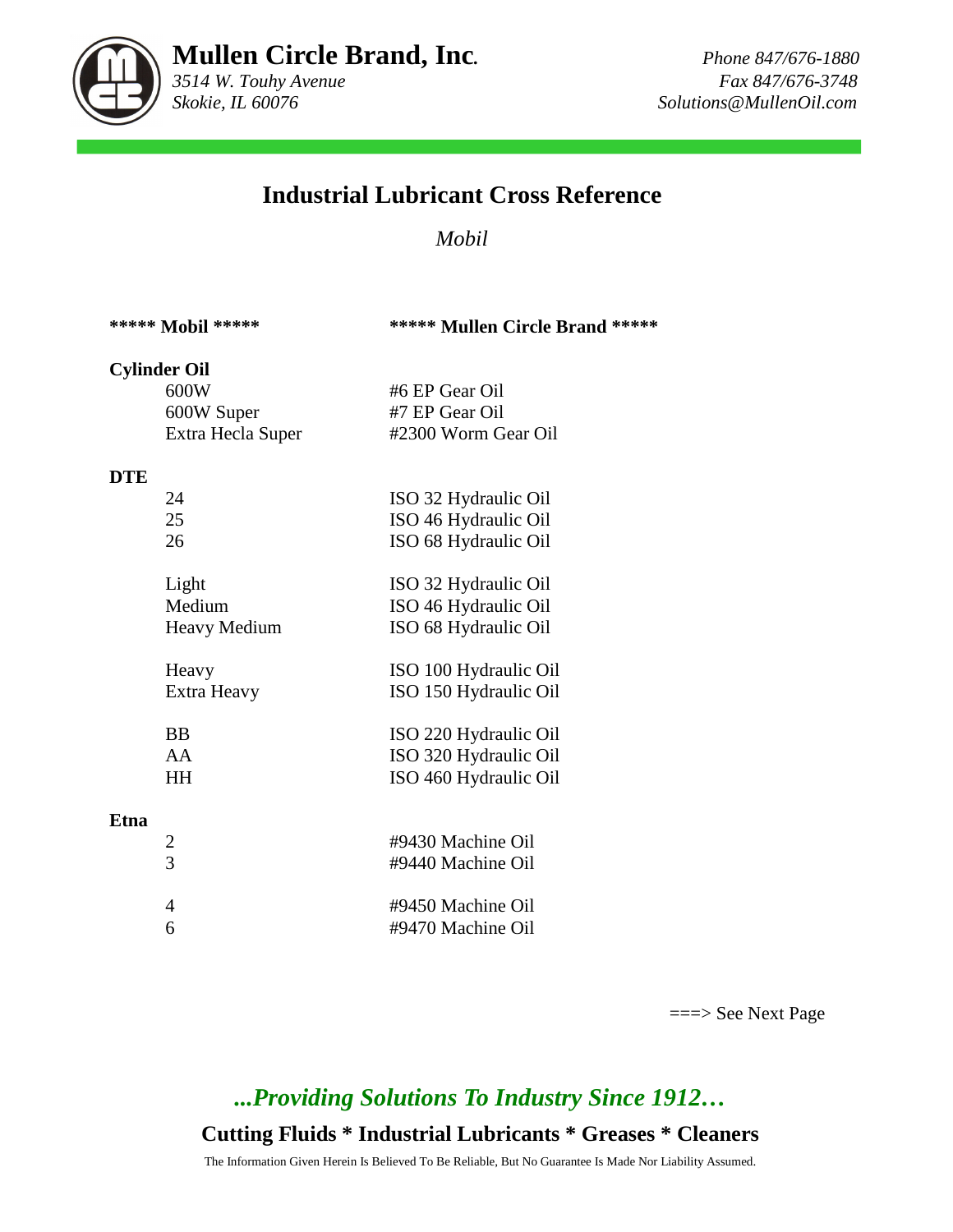

## **Industrial Lubricant Cross Reference**

### *Mobil*

#### \*\*\*\*\* Mobil \*\*\*\*\* **\*\*\*\*\* \*\*\*\*\* Mullen Circle Brand \*\*\*\*\***

#### **MobilGear**

| 626, 600XP68  | #2 EP Gear Oil |
|---------------|----------------|
| 627, 600XP100 | #3 EP Gear Oil |
| 629, 600XP150 | #4 EP Gear Oil |
| 630, 600XP220 | #5 EP Gear Oil |
| 632, 600XP320 | #6 EP Gear Oil |
| 634, 600XP460 | #7 EP Gear Oil |
| 636, 600XP680 | #8 EP Gear Oil |

#### **Mobilmet**

| Sigma   | $\text{\#1250-10}$ Cutting Oil |
|---------|--------------------------------|
| Gamma   | #1350-20 Cutting Oil           |
| Alpha   | #1350-10 Cutting Oil           |
|         |                                |
| Omega   | #1868-25 Cutting Oil           |
| Omicron | #1270-15 Cutting Oil           |
| Upsilon | #1304 Cutting Oil              |

#### **Mobil SHC**

| 624 | Sterling G-32   |
|-----|-----------------|
| 626 | Sterling G-68   |
| 627 | Sterling G-100  |
| 629 | Sterling G-150  |
| 630 | Sterling G-220  |
| 632 | Sterling G-320  |
| 634 | Sterling G-460  |
| 636 | Sterling G-680  |
| 639 | Sterling G-1000 |

# *...Providing Solutions To Industry Since 1912…*

## **Cutting Fluids \* Industrial Lubricants \* Greases \* Cleaners**

The Information Given Herein Is Believed To Be Reliable, But No Guarantee Is Made Nor Liability Assumed.